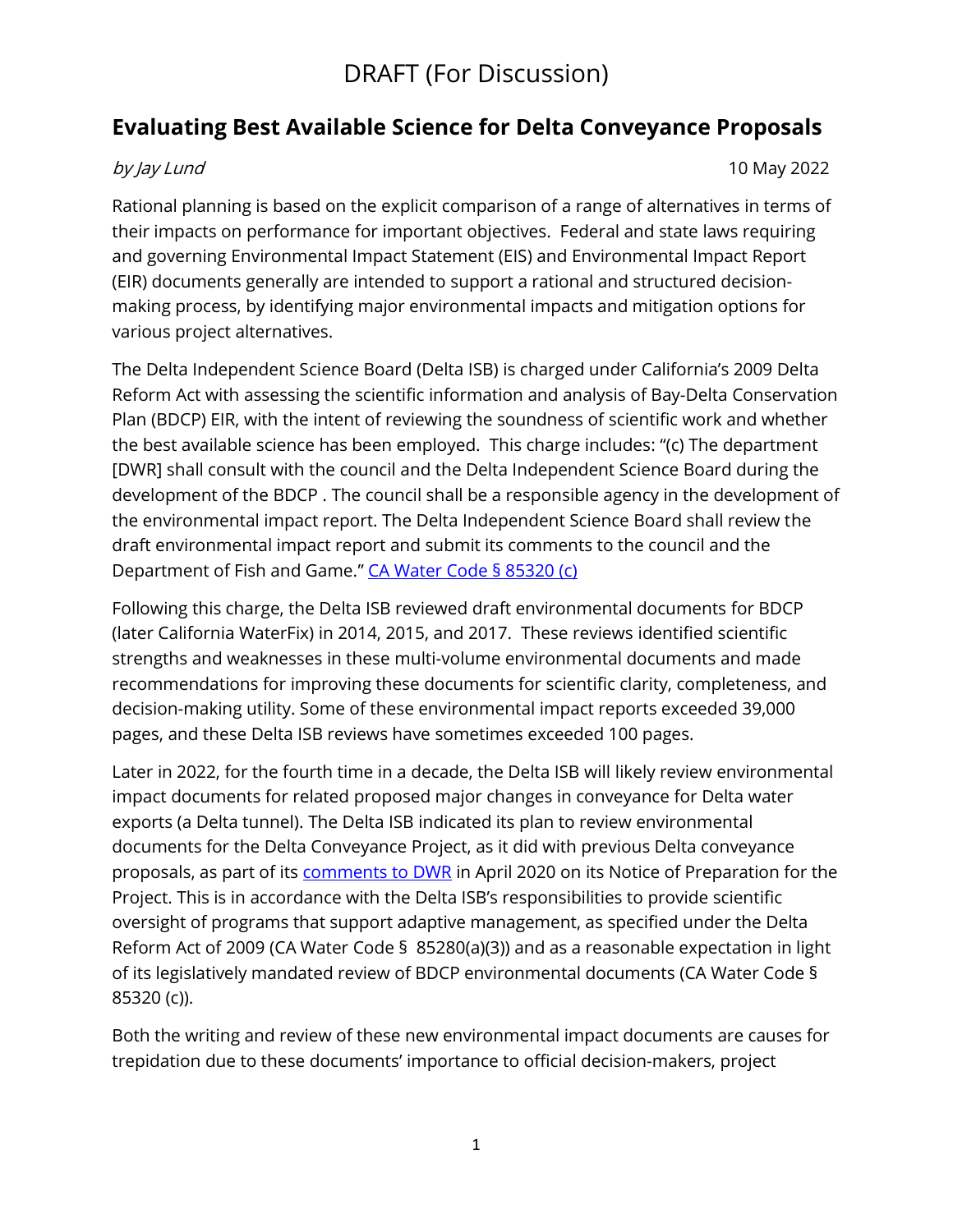proponents, opponents, and diverse stakeholders (as well as their burdens on writers, reviewers, and readers).

This memo offers some thoughts on lessons from Delta ISB's previous reviews that might a) help the Delta ISB prepare for this major review and b) help agencies and authors prepare better and more useful environmental impact documents.

## **Major findings from previous reviews relevant for current EIR and EIS authors and sponsoring agencies**

1. The main finding from the three previous reviews was frustration with the lack of concise and explicit comparison of project alternatives in terms of major project objectives and impacts. Major project objectives were not concisely stated and evaluations of project alternatives were not made or summarized in these terms. The Delta ISB prepared summary tables and figures that might be adapted for this purpose, one of which appears below. **It should not be the responsibility of EIR and EIS reviewers and readers to develop comparative summaries of performance of project alternatives from immense multi-volume environmental planning documents. Effective environmental documents for such projects require concise and articulate summaries at chapter and document levels.** A 150-page summary is not an effective summary.



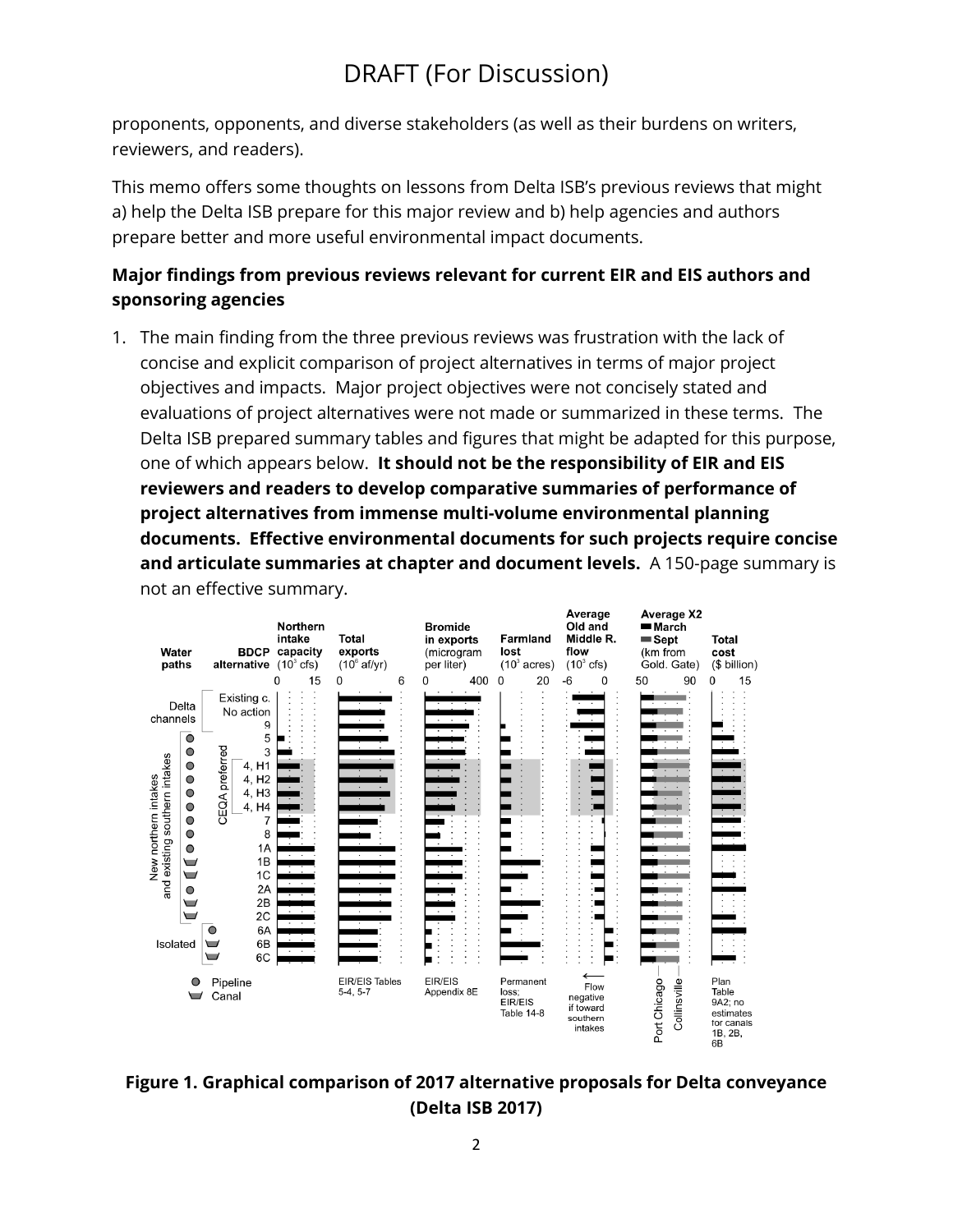- 2. Environmental documents are more than required legal documents; they are opportunities for project proponents to articulate rational comparative justifications for projects based on their estimated impacts and potential benefits. This opportunity has not been effectively employed with prior environmental documents, to the detriment of project proposals and agency reputations.
- 3. Long-term impacts, with respect to sea level rise, climate change, Sacramento Valley and San Joaquin Valley groundwater storage and overdraft, in-Delta and exportdependent agriculture (particularly San Joaquin Valley water supply reliability), likely future environmental regulations, invasive species, and other impacts and changes are important under-addressed topics. The project's potential impacts for future Delta conditions also seem relevant, although projections will always have substantial uncertainties. The public interest is served by clear representation and discussion of the relative risks and impacts across alternatives with expected short and long-term environmental, economic, and social changes. Assessing risks for different groups and species (including those not yet endangered) seems relevant.
- 4. Project construction impacts to Delta residents, economic activities, and recreation were extensively detailed in past documents, but were not "presented in a coherent and understandable way" that would aid public discourse and decision-making.
- 5. Delta levee risks and their practical and programmatic interactions with Delta conveyance were not explicitly explored in past environmental documents.
- 6. Impacts on fish entrainment, cueing, fish habits and food webs, natural flow disruptions, etc. were not systematically and proactively addressed in past environmental documents. Recent research on California fish needs and sustainability can be helpful here.
- 7. Habitat restoration and mitigation are difficult activities with often unreliable and uncertain outcomes. Adaptive planning and implementation are needed to promote success of these activities, including systematic field experimentation and testing of restoration activities across locations and time. An adaptive restoration plan can help manage uncertainty about future conditions and provide a process and resources for handling inevitable difficulties. The project will need to adapt. In addition, difficulties of addressing the "recovery debt" from the time needed to recover environmental functions, between initial degradation and the fulfillment of mitigation activities, are often inadequately addressed.

### **Some ideas for forthcoming Delta ISB Delta conveyance proposal reviews**

Past reviews also have some potential lessons for how the Delta ISB conducts forthcoming Delta conveyance proposal EIR and EIS reviews:

1. Early on, obtain tables of contents for the forthcoming documents and organize Delta ISB members to cover critical chapters and sections, with each chapter having primary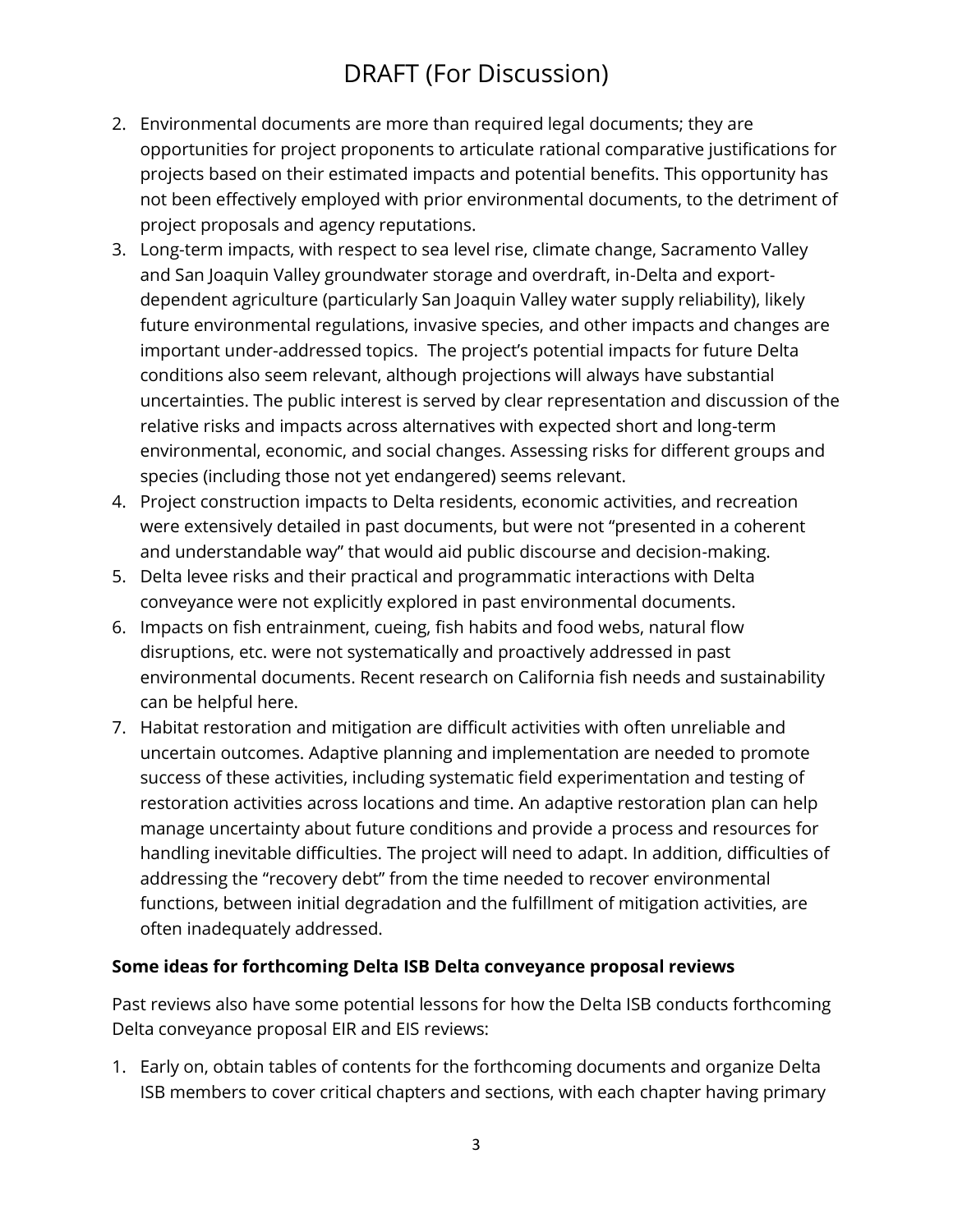and secondary reviewers. Ideally, for better overall integration and quality, no individual Delta ISB member should review a chapter alone. Due to scarce expertise or perceived relative importance, some chapters might receive less in-depth review than others.

- 2. Because many Delta ISB members are fairly new to California, general chapter review assignments should be made early enough for members to begin obtaining relevant background knowledge for California well before the EIR and EIS documents become available.
- 3. To supplement its legislative charge, the Delta ISB should ask the Delta Plan Interagency Implementation Committee (DPIIC) to provide a list of 5 to 10 particular topics of concern for the forthcoming EIR and EIS documents. Individual agencies should, of course, feel free to add their individual agency topics of concern, overall and/or organized by chapter topic.
- 4. A list of major topics of concern from previous reviews, organized by chapters, might be useful for supplementing and guiding the development of new review comments. The Delta ISB might request the agencies sponsoring the forthcoming EIR and EIS to write a short letter summarizing how the Delta ISB's previous document concerns were addressed.

The public policy intent of environmental impact documents is to provide structured information for public decision-making. This is a tremendously important and difficult task, and becomes less effective if the writing of these documents is driven more by the letter of the law than its spirit. The result has often been expensive environmental documents that create far more eyestrain and exhaustion than insight.

I hope this letter provides some material for discussions that improve the forthcoming environmental documents and Delta ISB review.

### **Further readings**

Overview:

[2022 DWR Update to the Delta ISB on the Delta Conveyance Project](https://mavensnotebook.com/2022/02/24/delta-independent-science-board-delta-conveyance-project-update/)

Previous Delta ISB reviews of Delta conveyance environmental impact documents:

2017 - 6/16/2017 - [Review of the Final Environmental Impact Report/Environmental Impact](https://deltacouncil.ca.gov/pdf/isb/products/2017-06-16-isb-waterfix-review.pdf)  [Statement for California WaterFix](https://deltacouncil.ca.gov/pdf/isb/products/2017-06-16-isb-waterfix-review.pdf)

2015 - 9/30/2015 - [Review of Environmental Documents for California WaterFix \(Partially](https://deltacouncil.box.com/s/l5ga8wh2hegiyw2cmytlx7t21ldtl6x9)  [Recirculated Draft Environmental Impact Report/Supplemental Draft Environmental Impact](https://deltacouncil.box.com/s/l5ga8wh2hegiyw2cmytlx7t21ldtl6x9)  [Statement for BDCP/California WaterFix\)](https://deltacouncil.box.com/s/l5ga8wh2hegiyw2cmytlx7t21ldtl6x9) 

2014 - 5/15/2014 - [Review of the Draft EIR/EIS for the Bay Delta Conservation Plan](https://deltacouncil.box.com/s/7c59n7mpcwnf5sbiie8ldi7lo992if2u)